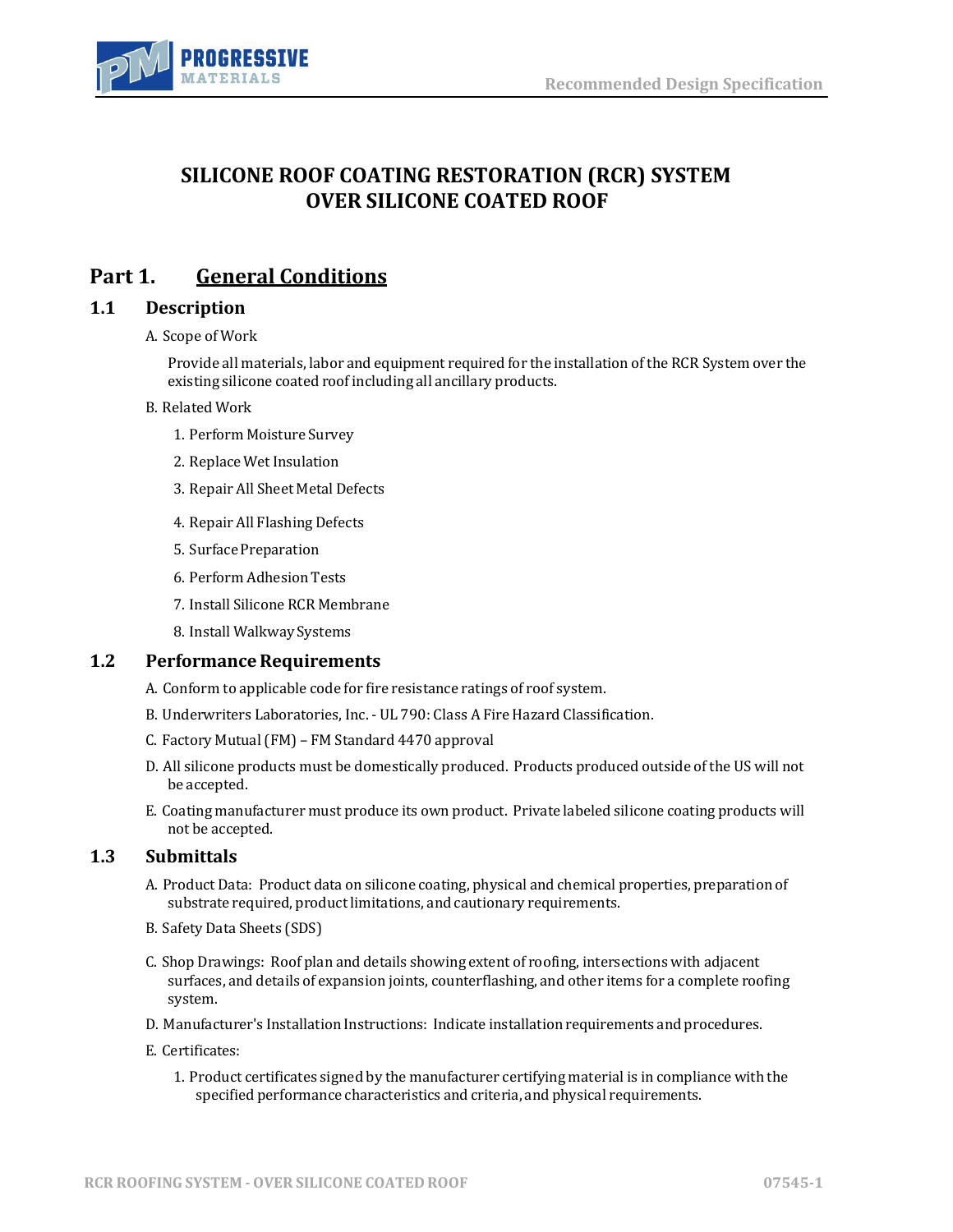

- F. Sample copy of PM warranty
- G. Maintenance Data: For RCR System to include in maintenance manuals.
- H. Final Inspection Report: Copy of roofing system manufacturer's inspection report of completed roofinginstallation.

### **1.4 Quality Assurance**

A. Manufacturer:

- 1. Company specializing in the manufacturing of the system specified in this Section.
- 2. A minimum of 10,000,000 square feet of a similar system installed.
- B. Installer:
	- 1. Installer must be a Certified Licensed Applicator (CLA) by the Manufacturer providing the warranty, and is capable of receiving the specified warranty.
	- 2. CLA to ensure all personnel are properly trained and have a full understanding of all OSHA safety requirements.
- C. Manufacturer Field Representative: Provide a qualified representative ofthe Manufacturer providing the warranty to monitor and periodically inspect the installation.

## **1.5 Delivery, Storage, and Handling**

- A. Deliver and store liquid materials and other products in their original unopened containers or packaging until ready for installation.
- B. Materials shall be clearly labeled with the manufacturer's name, product identification, safety information, and lot numbers.
- C. Store materials indoors whenever possible.
- D. Protect stored products from freezing.
- E. Comply with the manufacturer's instructions for handling and safety procedures.
- F. Store and dispose of solvent-based materials, and materials used with solvent-based materials, in accordance with requirements of local authorities having jurisdiction.

#### **1.6 Environmental Requirements**

- A. Maintain logs of environmental conditions (temperature, humidity, and wind speed) within limits recommended by manufacturer for optimum results. Do not install products under environmental conditions outside of manufacturer's limits.
- B. Weather Limitations: Proceed with installation only when existing and forecasted weather conditions permit roofing system to be installed according to manufacturer's written instructions and warranty requirements.
- C. Do not install silicone coating under the following conditions:
	- 1. When ambient temperature is below 35° F.
	- 2. At temperatures less than 5° F above dew point.

### **1.7 Warranty**

A. Provide Manufacturer's (5, 10, 15 or 20 year) labor & material warranty covering leaks due to silicone material failure.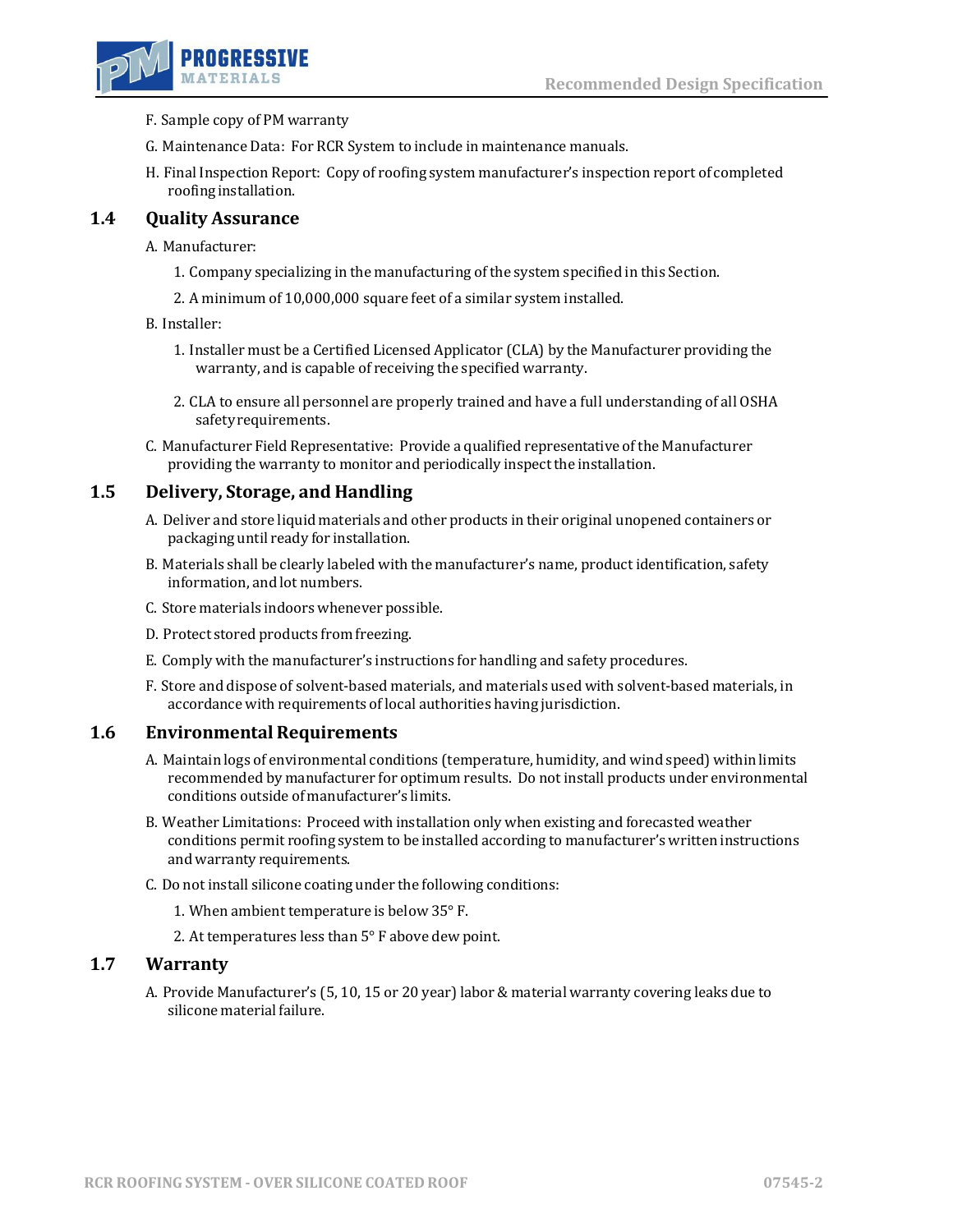

# **Part 2. Products**

# **2.1 Acceptable Products**

- A. Insulation Board
	- 1. Match existing material
- B. Butyl Fleece Tape
	- 1. Progressive Materials: FT 500 Butyl Fleece Tape
- C. Cleaners and Primers
	- 1. Progressive Materials: Power-washing recommended
- D. Silicone Caulk Sealant
	- 1. Progressive Materials: SS 300 Series Silicone Sealant
- E. Flashing Grade Sealant
	- 1. Progressive Materials: FG 400 Silicone Flashing Grade Sealant
- F. ReinforcingFabric
	- 1. Progressive Materials: PF 200 Polyester Fabric
		- a. PF 206 6"
		- b. PF 212 12"
- G. Moisture Relief Vents
	- 1. Progressive Materials: MRV 600 One-Way Roof Vent
- H. Walkway System
	- 1. Progressive Materials: Pro-Grip Walkway System
		- a. PG 700 Pro-Grip Yellow Walkway Coating
		- b. PG 750 Pro-Grip Yellow Walkway Granules
- I. Skylight Sealer
	- 1. Progressive Materials: HS 3220 Clear Silicone Skylight Coating
- J. SiliconeCoating
	- 1. Progressive Materials: Pro-EcoSil HS 3200 Series

# **2.2 Silicone Coating Materials**

- A. Silicone base and top coat to be Pro-EcoSil HS 3200 Series Silicone Coating by Progressive Materials, LLC and complying with the following minimum properties:
	- 1. Tensile Strength: ASTM D412, 247.
	- 2. Elongation: ASTM D412, 237 percent minimum at break at 75° F.
	- 3. Water Vapor Permeance: ASTM D-96, 10.7 at 20 mils.
	- 4. Fire resistance: ASTM E108, UL 790 Class A.
	- 5. Color: Owner to select standard topcoat color.
	- 6. Solids Content: 92% ±3%
	- 7. VOC Content: < 50 grams/liter
	- 8. Initial Solar Reflectivity: .89
	- 9. Initial Thermal Emissivity: .90
	- 10. SRI Value: 113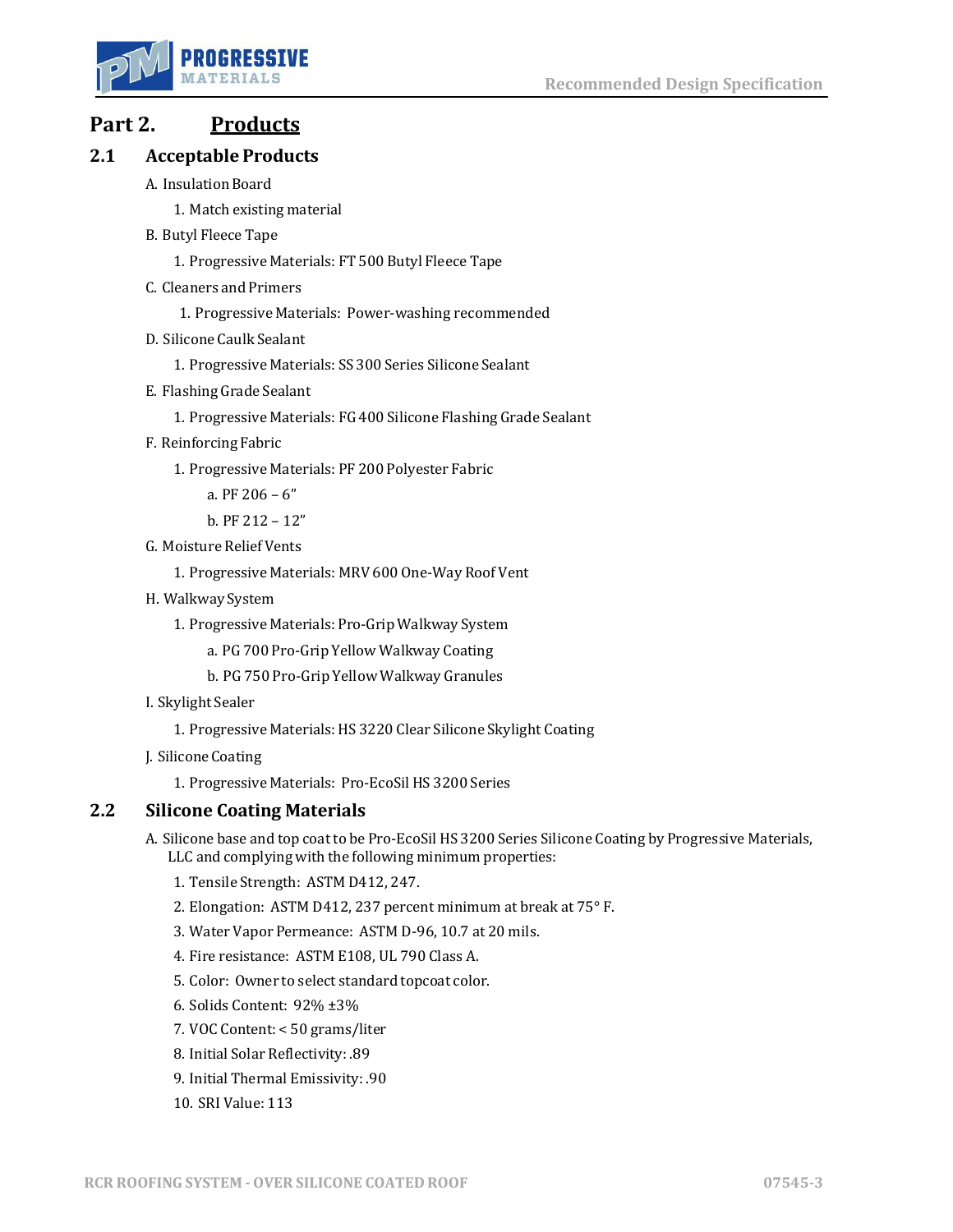

# **Part 3. Execution**

## **3.1 Examination**

- A. Verify roof slope prior to beginning installation. There is to be no single area of standing water on the roof 24 hours after a rain, greater than 100 sq. ft. and more than  $\frac{1}{2}$ " deep.
- B. Perform infra-red thermal scan of roof to identify any wet insulation.
- C. Identify all seam failures, flashings failures and inadequate sheet metal details.
- D. Inspect all roof drains to ensure proper performance.
- E. Inspect all roof system fasteners for back out.

#### **3.2 Preparation**

A. Existing Coating Cleaning:

- 1. Thoroughly powerwash roof surface and all other areas to receive new coating with a minimum of 2,000 psi water pressure. Be sure not to damage existing coating during this process.
- 2. After the surface has dried, perform an adhesion test. If the coating does not properly adhere to the surface, consult manufacture for recommendations.
- 3. Any areas of grease contamination are to be cleaned with an industrial strength detergent.
- B. Existing Wet Insulation Areas:
	- 1. Roof areas containing moisture below the roof surface shall either be replaced, or for areas less than 500 sq. ft. with moderate moisture content, a moisture relief vent shall be installed.
		- a. Wet Insulation Replacement(wet area is greater than 500 sq. ft.)
			- 1) Cut existing coating on four sides and remove.
			- 2) Remove underlying roof substrate to expose wet insulation.
				- a) Ensure that the area of substrate removed is less than the area of coating removed.
				- b) If substrate is a membrane system, cut three sides of membrane and fold back to exposewetinsulation.
			- 3) Remove and replace insulation with identical insulation materials. Fasten new insulation at a rate of 1 fastener per 2 square feet.
			- 4) For membrane substrates, fold original membrane back over top of the new insulation.
				- a) Membrane cuts are to be fastened with barbed membrane seam fasteners staggered 6" o.c.
				- b) Install 20 mils of HS 3200 coating approximately 16" wide centered over membrane cuts.
				- c) Install 12" wide PF 212 Polyester Fabric into the wet coating. Smooth out fabric and ensure there are no wrinkles or fishmouths.
				- d) Install another coat of HS 3200 at a rate of approximately 20 mils over new fabric.
			- 5) Apply 20 mils of HS 3200 over the exposed substrate.
		- b. Moisture Relief Vent Installation (wet area is less than 500 sq. ft.)

1) Locate center of moisture-containing insulation.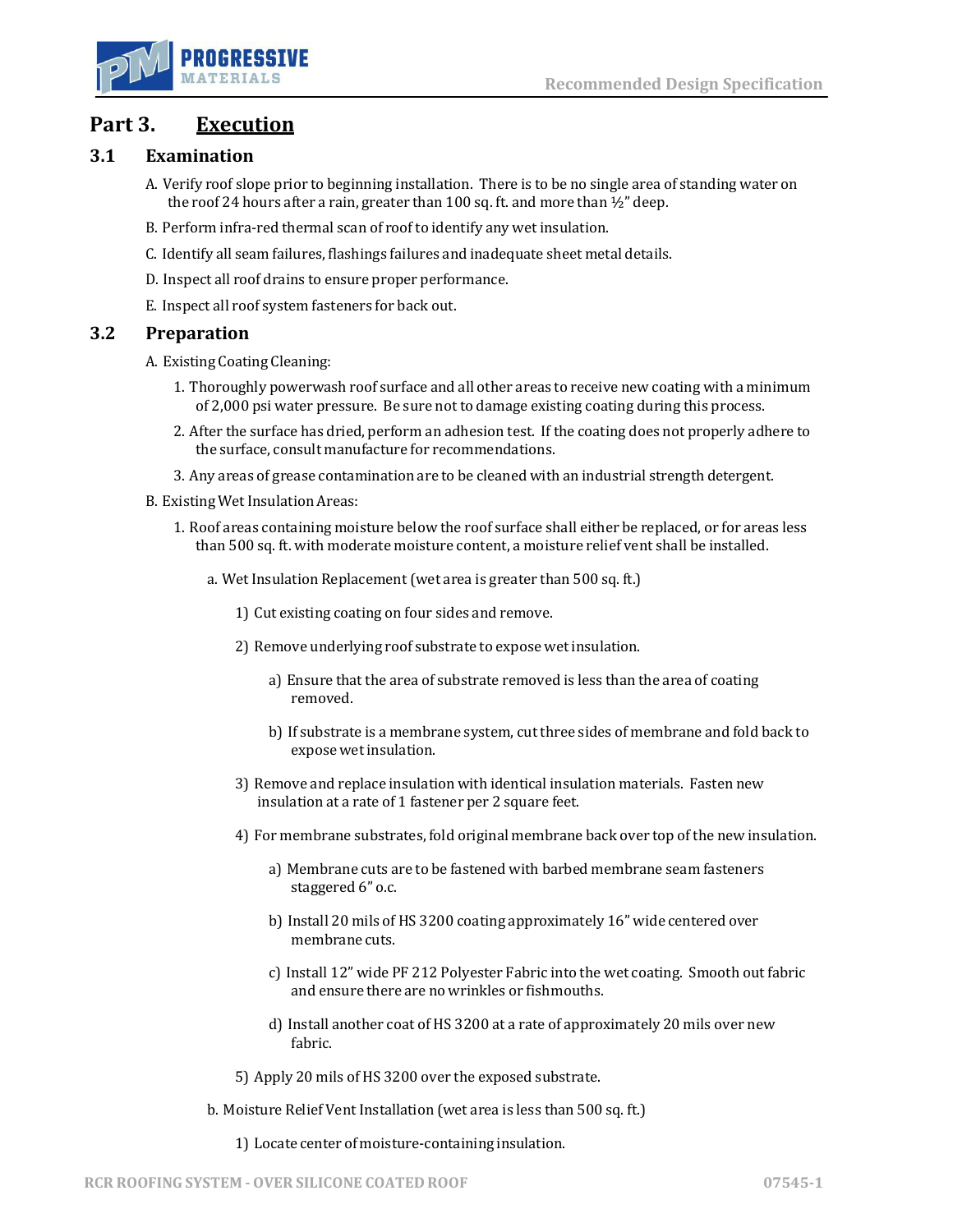

- 2) Cut a 4" diameter opening through the coating, membrane and insulation material; remove material to vapor barrier or deck.
- 3) Lay the MRV 600 Roof Vent on top of roof membrane and attach vent to the roof deck with the appropriate fastener. Install 4 fasteners per vent, evenly spaced.
- 4) Clean area of vent that is to receive flashing material with clean rag and solvent to remove oil film from vent.
- 5) Flash in vent with one of the two following procedures:
	- a) Apply a 3 course coating and fabric utilizing the PF 200 Polyester Fabric and HS 3200 Silicone Coating.
		- (1)Apply 12 to 15 mils of silicone coating over surface to receive fabric.
		- (2) Embed fabric into silicone coating while still wet. Fabric should extend at least 2" on to the flange of the vent and at least 4" on to the roof surface.
		- (3)After the base coating has cured, apply a generous coat of silicone coating over the fabric to ensure complete saturation.
- C. Flashings Details: Ensure all existing flashings provide a watertight condition. If necessary, re-flash any areas required utilizing a 3-course fabric-coating-fabric method.
- D. Coating Failures: Repair all existing coating failures by cleaning the area around the failure and installing 25 mils of HS 3200 Silicone Coating over failure.
- E. Sheet Metal: Ensure all sheet metal is in good condition and will provide a watertight condition. If necessary, replace or repair any sheet metal required.

## **3.3 Silicone Coating Installation**

- A. Ensure surface is completely dry.
- B. Ensure subsequent coats of primer or silicone coating is completely cured.
- C. Ensure adhesion tests have been completed and results are satisfactory with the manufacturer's requirements.
- D. Install silicone coating in one pass over entire roof surface at a rate of:
	- 1. 20 mils minimum for a 5 year warranty
	- 2. 25 mils minimum for a 10 year warranty
	- 3. 30 mils minimum for a 15 year warranty
	- 4. 35 mils minimum for a 20 year warranty
- E. While spraying the silicone coating, special effort should be made to have pass lines overlap on membrane seams as to provide additional coating thickness on the seams.
- F. It is strongly recommended that the coating should be applied with a roller at all edges and penetrations to prevent overspray and provide a clean straight edge.
- G. NOTE
	- 1. Any subsequent membrane repairs after the coating installation should be done only with silicone products. If needed, repairs should be completed with a three course coating and fabric.

## **3.4 Walkway System**

A. Install the Pro-Grip Walkway System at heavy traffic areas and at high impact areas as directed by the owner.